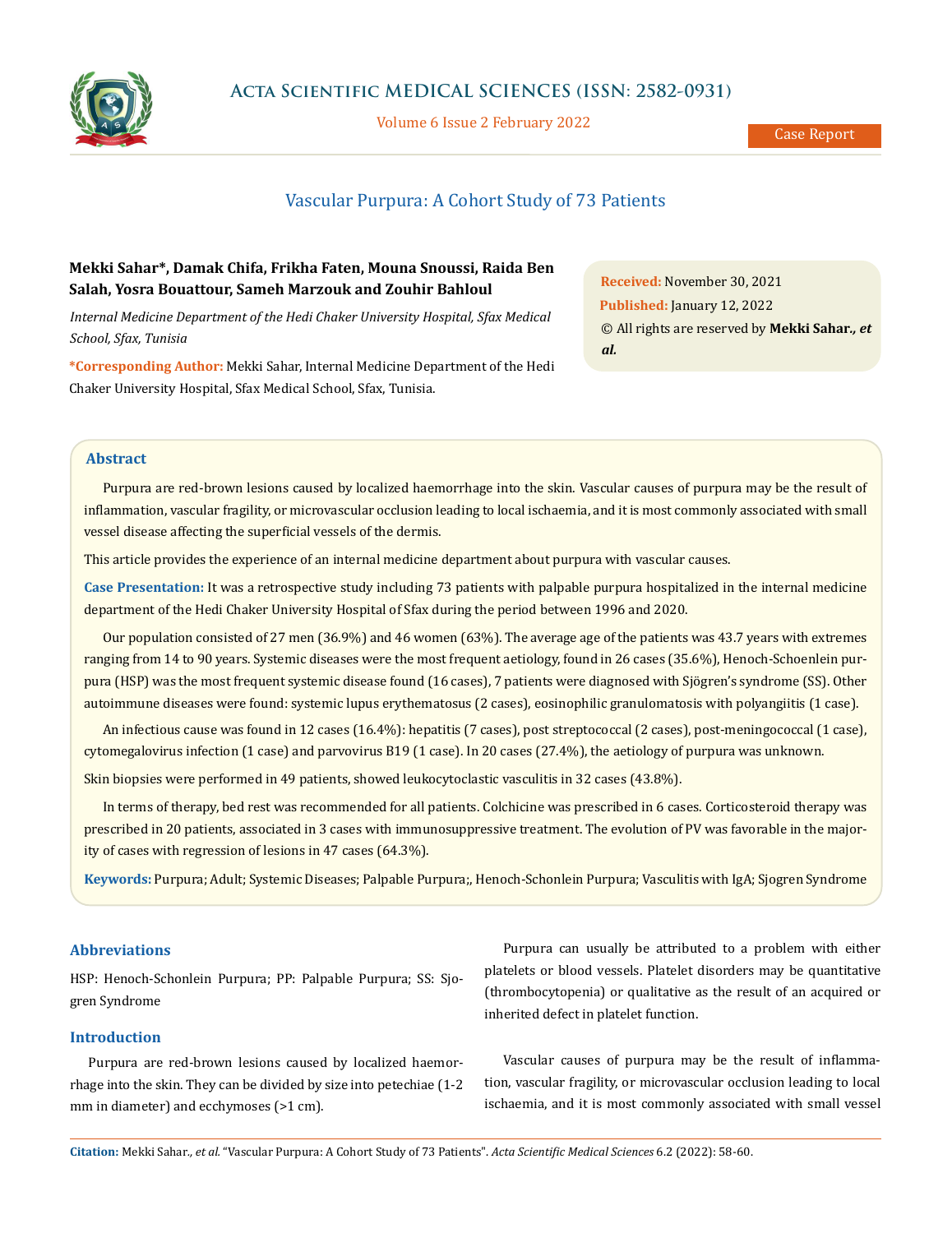disease affecting the superficial vessels of the dermis, Lesions are often palpable and may have prominent surrounding blanching erythema or preceding urticarial rash [1]. Palpable purpura (PP) is a situation frequently observed in internal medicine, however if the diagnosis is most often easy, the etiological investigation can be difficult, imposing a specific attitude.

This article provides the experience of an internal medicine department

- It was a retrospective study including 73 patients with PP hospitalized in the internal medicine department of the Hedi Chaker University Hospital of Sfax during the period between 1996 and 2020.
- Our population consisted of 27 men (36.9%) and 46 women (63%). The average age of the patients was 43.7 years with extremes ranging from 14 to 90 years.
- The purpuric lesions had the following characteristics: petechial and infiltrated in 51 cases (69.8%), petechial and ecchymotic in 6 cases (8.2%), petechial and necrotic in 6 cases (8.2%), necrotic and ecchymotic in 10 cases (13.6%). It was localized in the lower limbs in 33 cases (45.2%) and diffuse in 30 cases (41%).
- The onset of purpra was acute in 34 cases  $(46.5\%)$ , subacute in 11 cases (15%), chronic in 7 cases (9.5%) and recurrent in 19 cases (28.7%). The etiology of PP was found in 60 cases (82.1%).
- Vasculitis may be secondary to infections (bacteria, parasites, fungi, viruses), inflammatory diseases (systemic lupus erythematosus, Sjogren's syndrome, rheumatoid arthritis, Bechet's disease, and inflammatory bowel disease), drugs (chemicals and foods), and malignancies (lymphoproliferative disorders or solid tumors), or may be idiopathic [2].
- In our study, systemic diseases were the most frequent etiology, found in 26 cases (35.6%). This percentage was 55% and 41% respectively in another series including 101 and 58 patients each [3,4].
- Henoch-Schonlein purpura (HSP) or vasculitis with IgA was the most frequent systemic disease found in our work (16 cases), in fact, it is a vasculitis affecting small vessels (capillaries, venules, or arterioles) with IgA-dominant immune deposits typically involving the skin, gut, glomeruli, and joints. It is

most common in children with prevalence as high as 1.5 per 1000 but can also occur at any age. The classic tetrad of HSP includes palpable purpura, joint pain, gastrointestinal complaints, and renal involvement. A survey from 2016 analysed clinical symptoms in 260 adults with HSP, at diagnosis, 100% of patients presented with purpura [5].

Sjögren syndrome (SS) is a chronic autoimmune inflammatory disease that involves primarily the exocrine glands resulting in their functional impairment. The most common clinical presentation of primary SS associated cutaneous vasculitis is palpable and non-palpable purpura occurring on the lower extremities [6], in our work, Sjögren syndrome was found in 7 cases.

Other autoimmune diseases were also diagnosed: systemic lupus erythematosus (2 cases), eosinophilic granulomatosis with polyangiitis (1 case).

An infectious cause was found in 12 cases (16.4%): hepatitis (7 cases), post streptococcal (2 cases), post-meningococcal (1 case), cytomegalovirus infection (1 case) and parvovirus B19 (1 case). However, in 20 cases (27.4%), the purpura was of unknown aetiology.

Skin biopsies are the gold standard for diagnosing any cutaneous vasculitis [5]. It was performed in 49 patients, showed leukocytoclastic vasculitis in 32 cases (43.8%). Leukocytoclastic vasculitis is the usual histological finding in cases of small vessel vasculitis with a variety of causes, and the disease is only classified as cutaneous leukocytoclastic angiitis if no systemic involvement is found [7].

In terms of therapy, bed rest was recommended for all patients. Colchicine was prescribed in 6 cases. Corticosteroid therapy was prescribed in 20 patients, associated in 3 cases with immunosuppressive treatment. The evolution of PV was favourable in the majority of cases with regression of lesions in 47 cases (64.3%).

#### **Conclusion**

Purpura can be the revealing symptom of many diseases, whose lack of recognition and late diagnosis can be life-threatening for patients. The frequency of different vascular causes of purpura is still poorly defined in the literature. However systemic diseases and infectious causes should be eliminated as the first line.

59